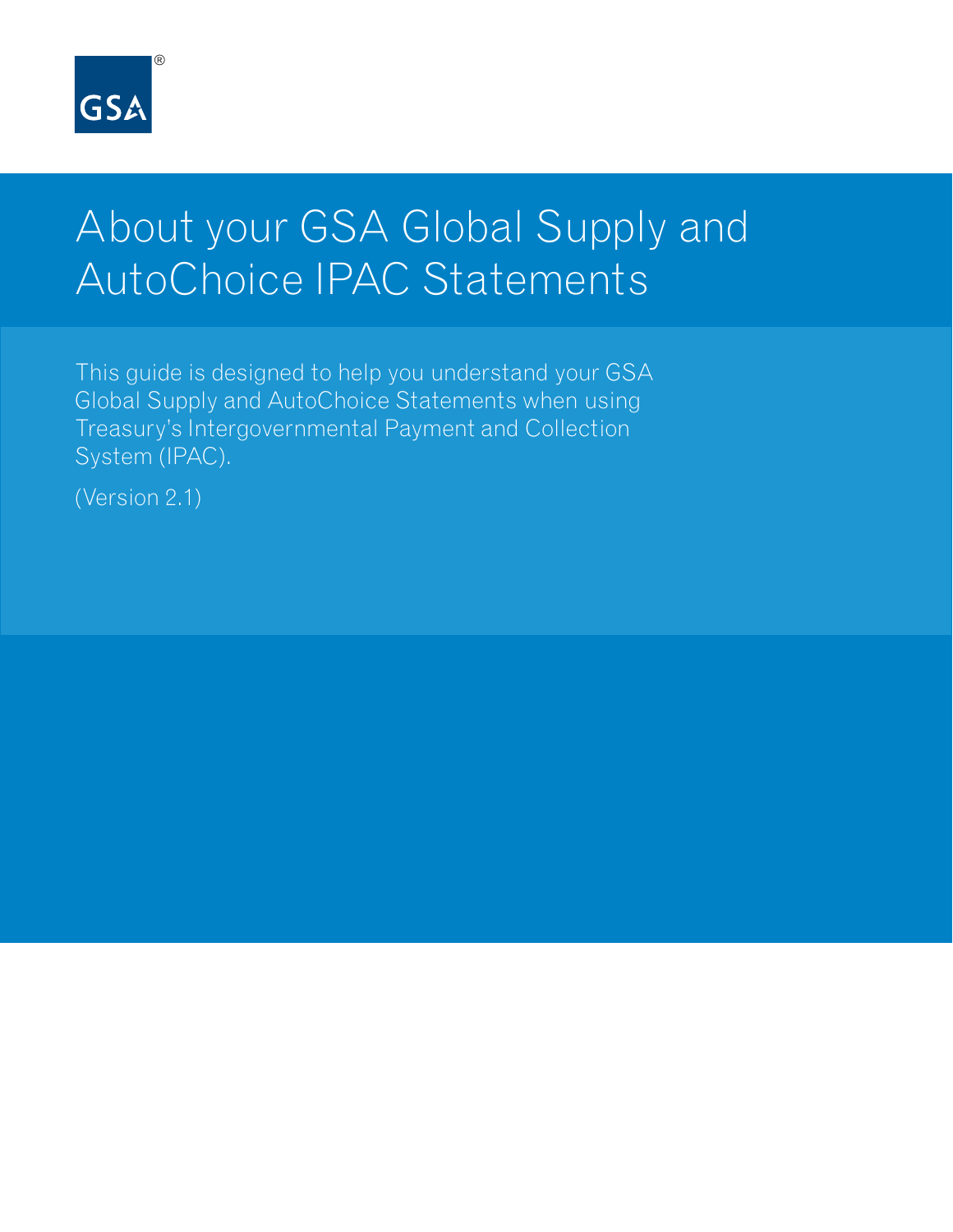Beginning February 2014, you will receive redesigned statements for GSA Global Supply and AutoChoice. GSA's redesign of GSA Global Supply and AutoChoice statements is part of a larger effort to modernize our billing and collections. We're committed to achieving the highest standards of customer service by providing you with timely, relevant information in a clear format, so you can more effectively manage your budget and expenditures. Equally important, we're meeting the goals of the Open Government Directive issued in 2009.

## Getting your statement

Effective February 2014, GSA Global Supply and AutoChoice Statements will continue to be issued twice a month. Separate statements will be issued for GSA Global Supply and AutoChoice. The statements will report payments that have been made through IPAC, so there will not be bills and there will be no amount due.

As of February 2014, all GSA Global Supply and AutoChoice customers will be required to log on to GSA's Vendor and Customer Self Service (VCSS) website, located at vcss.gsa.gov, to obtain printed bills.There, you can find not only your GSA Global Supply and AutoChoice Statements but also a wide range of additional information and useful resources. Once you've registered for access to your accounts, you can submit questions or report problems about items on your statement. And you can download your billing activity in comma-separated value format (.csv).

## Questions about your statement or your charges?

If you have questions about specific items on your statement, or if you still have questions about GSA billing after you read this guide, you should visit the VCSS website. If you can't find your answer online, contact us by phone, fax or email. Our contact information is listed under the "Contact Us" link on the VCSS website. The contact information can also be found on the second page of your statement.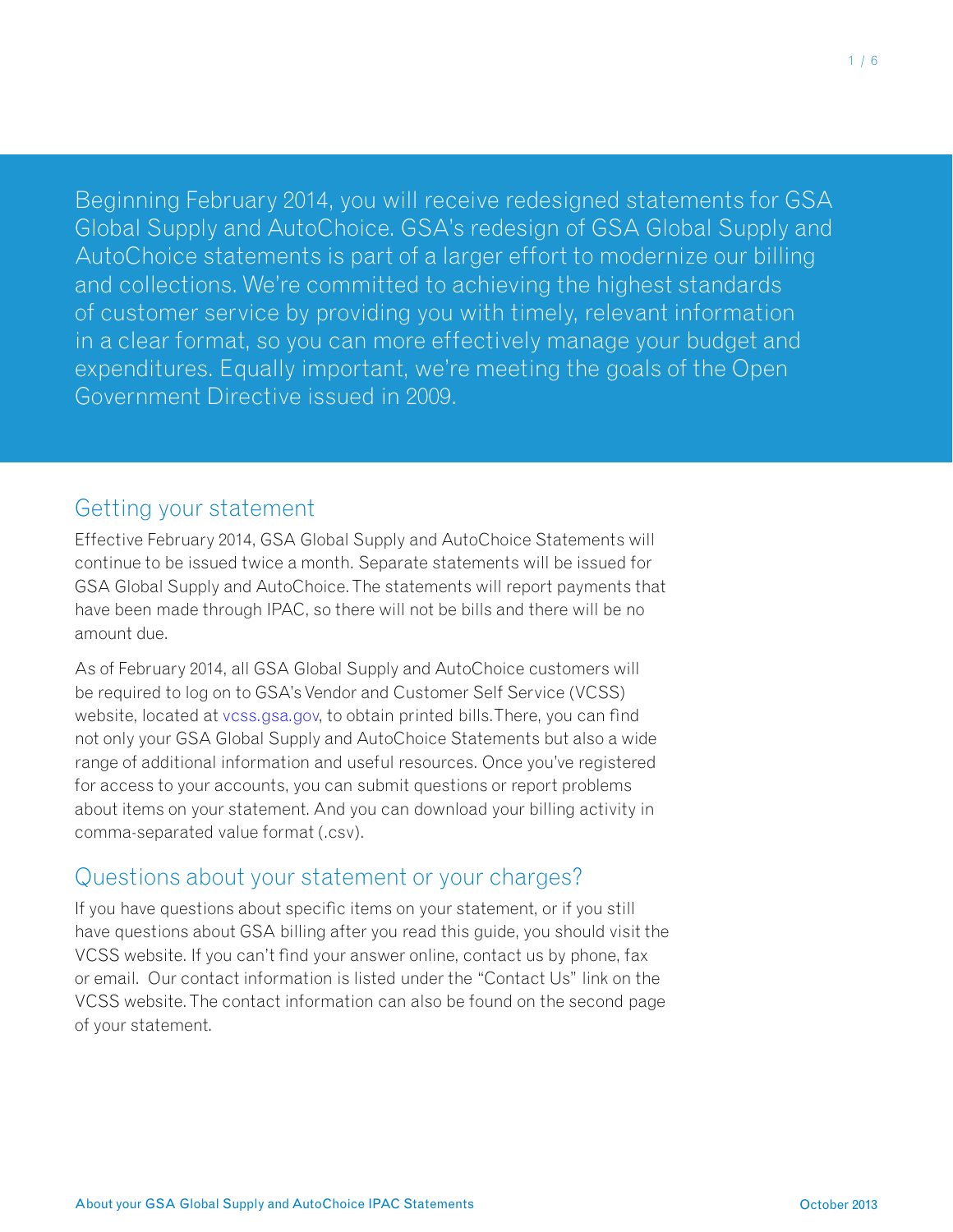## The big picture – the four sections of your IPAC statement

Your GSA Global Supply and AutoChoice IPAC Statements cover transactions over an entire billing cycle for a single Agency Location Code (ALC) and include charges and credits for all the Account Codes assigned to that ALC. (Account Codes are explained later in this guide.)

Information in the statement is presented in four sections: (A) the statement overview, (B) the Account Code header, (C and D) itemized charges, and (E) the general information page.



**A: The first page of your statement is the statement overview.**  It contains key information about the statement and your agency, contact information for help if you need it and a top-level summary of your charges and credits for the billing cycle.

**B: The second page of your statement begins with an Account Code header,** followed by itemized charges. Any additional pages for that Account Code will begin with an abbreviated header. If the statement covers multiple Account Codes, the records for each new Account Code will begin on a new page.

**C: Itemized charges** begin at the bottom of page 2, containing a description of charges and useful subtotals.

**D: Itemized charges** may continue on additional pages of your statement. See pages 5 and 6 of this guide for details on itemized charges.

**E: The general information page** contains points of contact for help if you need it notices and helpful information.

|        | <b>Paying Office Information</b><br>BUREAU OF THE PUBLIC DEBT<br>257 BOSLEY INDUSTRIAL PARK DOCK 2 |                             |                           | Account Code: C-203402 | <b>Statement Number</b> |                             |         | M0000486<br>12/16/2013   |                 |            |                   |             |                                   |
|--------|----------------------------------------------------------------------------------------------------|-----------------------------|---------------------------|------------------------|-------------------------|-----------------------------|---------|--------------------------|-----------------|------------|-------------------|-------------|-----------------------------------|
|        | PARKERSBURG, WV 26101                                                                              |                             |                           |                        |                         |                             |         |                          |                 |            |                   |             |                                   |
| DOC ID | RTG Stock Number<br>10                                                                             | UN QUANT<br>ISS             | <b>Requisition Number</b> | SUPPLADOR SIG Cust     |                         | CD Fund                     | SHP DTE | <b>Total Sales Value</b> | Unit Sale Price | DIST<br>CD | PROJ.<br>$\infty$ | Code        | Location Purchase Order<br>Number |
| FC1    | GSO BSN62889                                                                                       | <b>EA</b><br>$\overline{1}$ | 709/AT 3011 8921          |                        | $\epsilon$              | $_{\rm CO}$<br>$\mathbf{S}$ | 329     | 45.22                    | 45.22           |            |                   |             | G3KD5025                          |
| FC1    | GSO DYM30320                                                                                       | BX 10                       | 709/AT 3011 8940          |                        | $C = SF$                |                             | 329     | 180.20                   | 18.02           |            |                   |             | G3K05025                          |
| FS1    | Total for Customer Fund Code: SF                                                                   |                             |                           |                        |                         |                             |         | 225.42                   |                 |            |                   | 2 UNE ITEMS |                                   |
|        | Total for Account Code: C-203402                                                                   |                             |                           |                        |                         |                             |         | 8,363.68                 |                 |            |                   |             |                                   |
|        |                                                                                                    |                             |                           |                        |                         |                             |         |                          |                 |            |                   |             |                                   |
|        |                                                                                                    |                             |                           |                        |                         |                             |         |                          |                 |            |                   |             |                                   |
|        |                                                                                                    |                             |                           |                        |                         |                             |         |                          |                 |            |                   |             |                                   |
|        |                                                                                                    |                             |                           |                        |                         |                             |         |                          |                 |            |                   |             |                                   |
|        |                                                                                                    |                             |                           |                        |                         |                             |         |                          |                 |            |                   |             |                                   |
|        |                                                                                                    |                             |                           |                        |                         |                             |         |                          |                 |            |                   |             |                                   |
|        |                                                                                                    |                             |                           |                        |                         |                             |         |                          |                 |            |                   |             |                                   |
|        |                                                                                                    |                             |                           |                        |                         |                             |         |                          |                 |            |                   |             |                                   |
|        |                                                                                                    |                             |                           |                        |                         |                             |         |                          |                 |            |                   |             |                                   |
|        |                                                                                                    |                             |                           |                        |                         |                             |         |                          |                 |            |                   |             |                                   |
|        |                                                                                                    |                             |                           |                        |                         |                             |         |                          |                 |            |                   |             |                                   |
|        |                                                                                                    |                             |                           |                        |                         |                             |         |                          |                 |            |                   |             |                                   |
|        |                                                                                                    |                             |                           |                        |                         |                             |         |                          |                 |            |                   |             |                                   |

| <b>Discrepancies</b>                                                                                                                                                                                                                                                                                                                                                                                                                                                                                                                                                                                            |  |
|-----------------------------------------------------------------------------------------------------------------------------------------------------------------------------------------------------------------------------------------------------------------------------------------------------------------------------------------------------------------------------------------------------------------------------------------------------------------------------------------------------------------------------------------------------------------------------------------------------------------|--|
| If you have price or shipping discrepancies, please contact our National Customer Service Center at NCSCcustomer service@gsa.gov or 800-488-3111.                                                                                                                                                                                                                                                                                                                                                                                                                                                               |  |
| <b>Billing Questions</b>                                                                                                                                                                                                                                                                                                                                                                                                                                                                                                                                                                                        |  |
| If you have questions about a charge on your bill you may contact the following: GSA FAS Billing Customer Service Help Desk at 800-676-3690, Your<br>GSA Accounting Technician, or kc-accts-receivable.finance@gsa.gov. You can review charges on your GSA bill by going to our VCSS website:<br>http://vcss.gsa.gov.                                                                                                                                                                                                                                                                                           |  |
| For general system/login ID/password issues, please contact: GSA OCFO Service Desk at 866-450-6588.                                                                                                                                                                                                                                                                                                                                                                                                                                                                                                             |  |
|                                                                                                                                                                                                                                                                                                                                                                                                                                                                                                                                                                                                                 |  |
| GSA Global Supply is transforming through Supply Transformation (ST). ST responds to customer needs while saving taxpayer dollars by developing a<br>strongly competitive, full- service retail and wholesale supply chain offering via continual transformation, velocity and agility. ST provides retail and<br>wholesale supply chain solutions that meet the global needs of FAS key strategic customers by delivering timely supplies at best value. ST provides<br>greater value and improves services to our customers and reduces costs to taxpayers by implementing a more efficient method of supply. |  |
|                                                                                                                                                                                                                                                                                                                                                                                                                                                                                                                                                                                                                 |  |
|                                                                                                                                                                                                                                                                                                                                                                                                                                                                                                                                                                                                                 |  |
|                                                                                                                                                                                                                                                                                                                                                                                                                                                                                                                                                                                                                 |  |
|                                                                                                                                                                                                                                                                                                                                                                                                                                                                                                                                                                                                                 |  |
|                                                                                                                                                                                                                                                                                                                                                                                                                                                                                                                                                                                                                 |  |
|                                                                                                                                                                                                                                                                                                                                                                                                                                                                                                                                                                                                                 |  |
|                                                                                                                                                                                                                                                                                                                                                                                                                                                                                                                                                                                                                 |  |
|                                                                                                                                                                                                                                                                                                                                                                                                                                                                                                                                                                                                                 |  |
|                                                                                                                                                                                                                                                                                                                                                                                                                                                                                                                                                                                                                 |  |
|                                                                                                                                                                                                                                                                                                                                                                                                                                                                                                                                                                                                                 |  |
|                                                                                                                                                                                                                                                                                                                                                                                                                                                                                                                                                                                                                 |  |
|                                                                                                                                                                                                                                                                                                                                                                                                                                                                                                                                                                                                                 |  |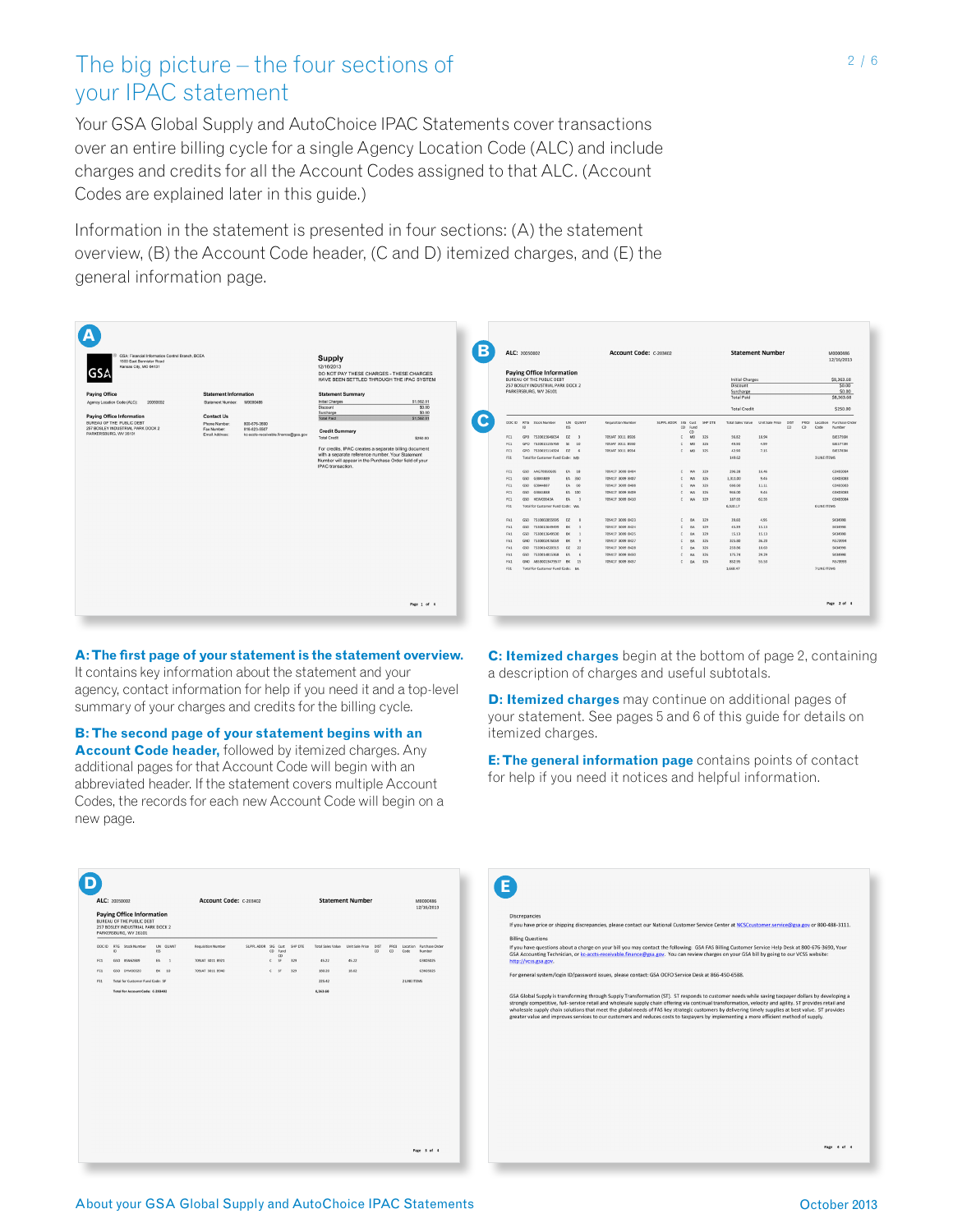## What's in the statement overview?

The statement overview contains key information about the statement and your agency, contact information for help if you need it, and a top-level summary of charges and credits for the listed Agency Location Code (ALC). Each statement covers transactions over an entire billing cycle for a single ALC and includes charges and credits for all Account Codes assigned to that ALC.





GSA: Financial Information Control Branch, BCEA 1500 East Bannister Road Kansas City, MO 64131

**Paying Office** 

Agency Location Code (ALC): 20050002

257 BOSLEY INDUSTRIAL PARK DOCK 2

**Paying Office Information** BURFAU OF THE PUBLIC DEBT

PARKERSBURG, WV 26101

**Statement Information** Statement Number: M0000486



Phone Number: Fax Number: Email Address:

800-676-3690 816-823-5507 kc-accts-receivable.finance@gsa.gov

## **Supply** 6 12/16/2013

DO NOT PAY THESE CHARGES - THESE CHARGES HAVE BEEN SETTLED THROUGH THE IPAC SYSTEM

### **Statement Summary**

| \$1,592.01<br>\$0.00 |
|----------------------|
|                      |
|                      |
| \$0.00               |
| \$1,592.01           |
|                      |

**Total Credit** 

\$250.00

(10

For credits, IPAC creates a separate billing document with a separate reference number. Your Statement Number will appear in the Purchase Order field of your IPAC transaction.

**1. GSA Address** The address of the GSA Finance Office that handles the business line.

### **2. Agency Location Code**

**(ALC)** The code assigned to you by the Treasury Department to enable payments through the IPAC system.

**3. Paying Office** 

**Information** The name and address associated with the Agency Location Code.

### **4. Statement Number**

A unique alphanumeric code generated by GSA for each statement. You'll need this number if you have questions about your statement or need to initiate a chargeback. Effective February 2014 statement number formats for GSA Global Supply and AutoChoice will be different. GSA Global Supply IPAC statement numbers will begin with M, and AutoChoice IPAC statement numbers will begin with PI.

**5. Contact Us** GSA phone and fax numbers, and email address.

**6. Statement Date** The date the statement was generated.

**7. Initial Charges** The total amount you incurred this billing cycle, before discounts and surcharges have been applied.

**8. Surcharge** An additional amount charged for freight, export or other miscellaneous costs.

**9. Total Paid** The total sum collected by GSA through the IPAC system.

**10. Credit Summary** The summary of all credit transactions sent through IPAC for this statement number. For credits, IPAC creates separate transaction(s) with a separate document reference number. Your Statement Number will appear in the Purchase Order field of your IPAC transaction.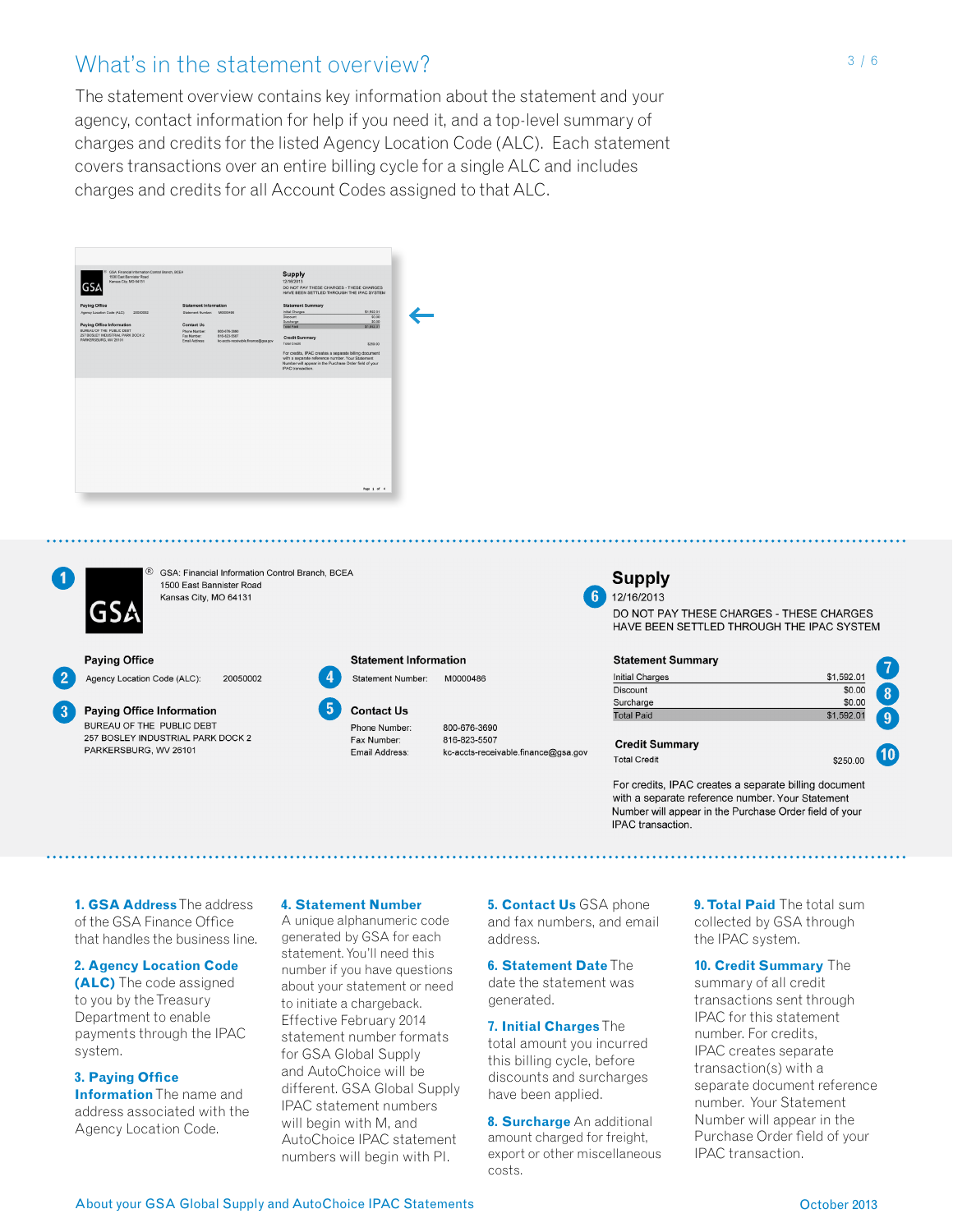## What's in the Account Code header?

The Account Code header includes charge and credit totals, plus identifying information, for the listed Account Code only. Charges and credits for each new Account Code will begin on a separate page with a new Account Code header.

Page 2 of 4

Account Code: C-203402

| ALC: 20050002      |                 |                                                                                                                             |            |                           | Account Code: 0.203402 |           |                 |                                        |         |                     | <b>Statement Number</b>                                              |                 |            |                            |                                               |  |  |
|--------------------|-----------------|-----------------------------------------------------------------------------------------------------------------------------|------------|---------------------------|------------------------|-----------|-----------------|----------------------------------------|---------|---------------------|----------------------------------------------------------------------|-----------------|------------|----------------------------|-----------------------------------------------|--|--|
|                    |                 | <b>Paving Office Information</b><br>BUREAU OF THE PUBLIC DEBT<br>257 BOSLEY INDUSTRIAL PARK DOCK 2<br>PARKERSBURG. WV 26101 |            |                           |                        |           |                 |                                        |         |                     | <b>Initial Charges</b><br>Discount<br>Surcharge<br><b>Total Paid</b> |                 |            |                            | \$8,5363.68<br>\$0.00<br>\$0.00<br>\$8,363,68 |  |  |
|                    |                 |                                                                                                                             |            |                           |                        |           |                 |                                        |         | <b>Total Credit</b> |                                                                      |                 |            |                            | \$250.00                                      |  |  |
| DOC ID             | <b>RTG</b><br>m | Shock Marchael                                                                                                              | <b>ISS</b> | UN OUANT                  | Requisition Number     | SUPPLADOR | sss<br>$\omega$ | <b>Cust</b><br><b>Fund</b><br>$\infty$ | SHP DTE | Tetal Sales Value   | Linit Sale Price                                                     | <b>DKS</b><br>m | PROJ<br>cn | Location<br>Code           | <b>Purchase Online</b><br>Number              |  |  |
| FC1                | GRO.            | 7520015646054                                                                                                               | OZ         | $\mathbf{1}$              | 70934T 3011 8926       |           | c               | MD                                     | 326     | 56.82               | 18.94                                                                |                 |            |                            | BJE3756N                                      |  |  |
| FC1                |                 | GPO 2520015195269                                                                                                           | SE.        | 30                        | <b>209AT 3011 8930</b> |           | ċ               | MD                                     | 326     | 49.90               | 4.99                                                                 |                 |            |                            | <b>BELTZIN</b>                                |  |  |
| $f \in \mathbb{I}$ |                 | GPO 7520015114324                                                                                                           | OZ         | ×.                        | 709MT 3011 8934        |           | c               | MD.                                    | 325     | 42.90               | 7.15                                                                 |                 |            |                            | BJE3783N                                      |  |  |
| 551                |                 | Total for Customer Fund Code: MD                                                                                            |            |                           |                        |           |                 |                                        |         | 149.62              |                                                                      |                 |            | <b><i>A LINE ITEMS</i></b> |                                               |  |  |
| FC1                | cra.            | AAG70950GOS                                                                                                                 | EA         | 38                        | 709417 3009 8404       |           | c.              | wa                                     | 329     | 296.28              | 36.46                                                                |                 |            |                            | GTERSSA                                       |  |  |
| FC1                | 650             | G3844889                                                                                                                    |            | EA 350                    | 709417 3009 8407       |           | c               | <b>YES</b>                             | 326     | 3,311.00            | 9.46                                                                 |                 |            |                            | G3603083                                      |  |  |
| FC1                | d/a             | <b>GRAAKEY</b>                                                                                                              | FA         | 60                        | 209417 3009 8408       |           | c               | <b>WA</b>                              | 326     | 666.60              | 11.11                                                                |                 |            |                            | <b>GREDDAY</b>                                |  |  |
| FC1                | csa             | GMAAREE                                                                                                                     | EA.        | 100                       | 709417 3009 8409       |           | ċ               | <b>YES</b>                             | 326     | 946.00              | 9.46                                                                 |                 |            |                            | GI403083                                      |  |  |
| FC1                | csa             | <b>HEWCREARA</b>                                                                                                            | <b>SA</b>  | ٠                         | 709417 3009 8410       |           | c.              | <b>YES</b>                             | 329     | 187.65              | 63.55                                                                |                 |            |                            | GREDDAG                                       |  |  |
| 151                |                 | Total for Customer Fund Code: WA                                                                                            |            |                           |                        |           |                 |                                        |         | 6,320.17            |                                                                      |                 |            | <b>6 LINE ITEMS</b>        |                                               |  |  |
| <b>F&amp;1</b>     | 65h             | 2510002855995                                                                                                               | 02         | $\boldsymbol{\mathbf{x}}$ | 209417-3009 8423       |           | c.              | 84                                     | 329     | 39.60               | 4.95                                                                 |                 |            |                            | SEROVAR                                       |  |  |
| FA1                | GS0             | 7530013649499                                                                                                               | to:        | $\overline{\phantom{a}}$  | 709417 3009 8424       |           | c               | <b>M</b>                               | 329     | 45.30               | 15.13                                                                |                 |            |                            | SELEDGE                                       |  |  |
| FA1                | GSO             | 2530013649500                                                                                                               | ROC        | ٠                         | 709417 3009 8425       |           | c               | <b>M</b>                               | 329     | 15.13               | 15.13                                                                |                 |            |                            | SERGIVAR                                      |  |  |
| FA1                | days            | 7530002476069                                                                                                               | 6X         | $\overline{\phantom{a}}$  | 709417 3009 8427       |           | c               | M                                      | 326     | 325.80              | 36.20                                                                |                 |            |                            | N573934                                       |  |  |
| FA1                | GSD             | 7520014220315                                                                                                               | 02         | 22                        | 709417 3009 8428       |           | ċ               | <b>MA</b>                              | 326     | 233.86              | 10.63                                                                |                 |            |                            | \$434998                                      |  |  |
| <b>F&amp;1</b>     | 65h             | 2520014815368                                                                                                               | 86         | $\boldsymbol{\hat{a}}$    | 209417 3009 8430       |           | ċ               | n.c.                                   | 326     | 125.24              | 28.29                                                                |                 |            |                            | SERGHAR                                       |  |  |
| 141                |                 | CRA ASSIMINATE ORD.                                                                                                         | <b>RX</b>  | 15                        | 200417 3000 8437       |           | c.              | 0.8                                    | 126     | 832.95              | 55.53                                                                |                 |            |                            | NS23933                                       |  |  |
| 551                |                 | Total for Customer Fund Code: RA                                                                                            |            |                           |                        |           |                 |                                        |         | 1,668.47            |                                                                      |                 |            | <b>2 LINE ITEMS</b>        |                                               |  |  |

ALC: 20050002

**Paying Office Information** BUREAU OF THE PUBLIC DEBT 257 BOSLEY INDUSTRIAL PARK DOCK 2 PARKERSBURG, WV 26101

| <b>11. Account Code (formerly</b> |  |
|-----------------------------------|--|

### **Activity Address Code or "AAC" or Billed Office Address Code "BOAC")**

A unique number assigned by GSA that identifies your agency or the entity to which the charges are associated. Beginning in February 2014, your GSA Global Supply and AutoChoice Account Codes will begin with "C-" followed by your six-digit BOAC or AAC.

### **12. Summary for Account**

**Code** These fields are the same as defined previously on page 3 for the Statement Overview, but the figures apply to this Account Code only.

M0000486 12/16/2013



**Statement Number**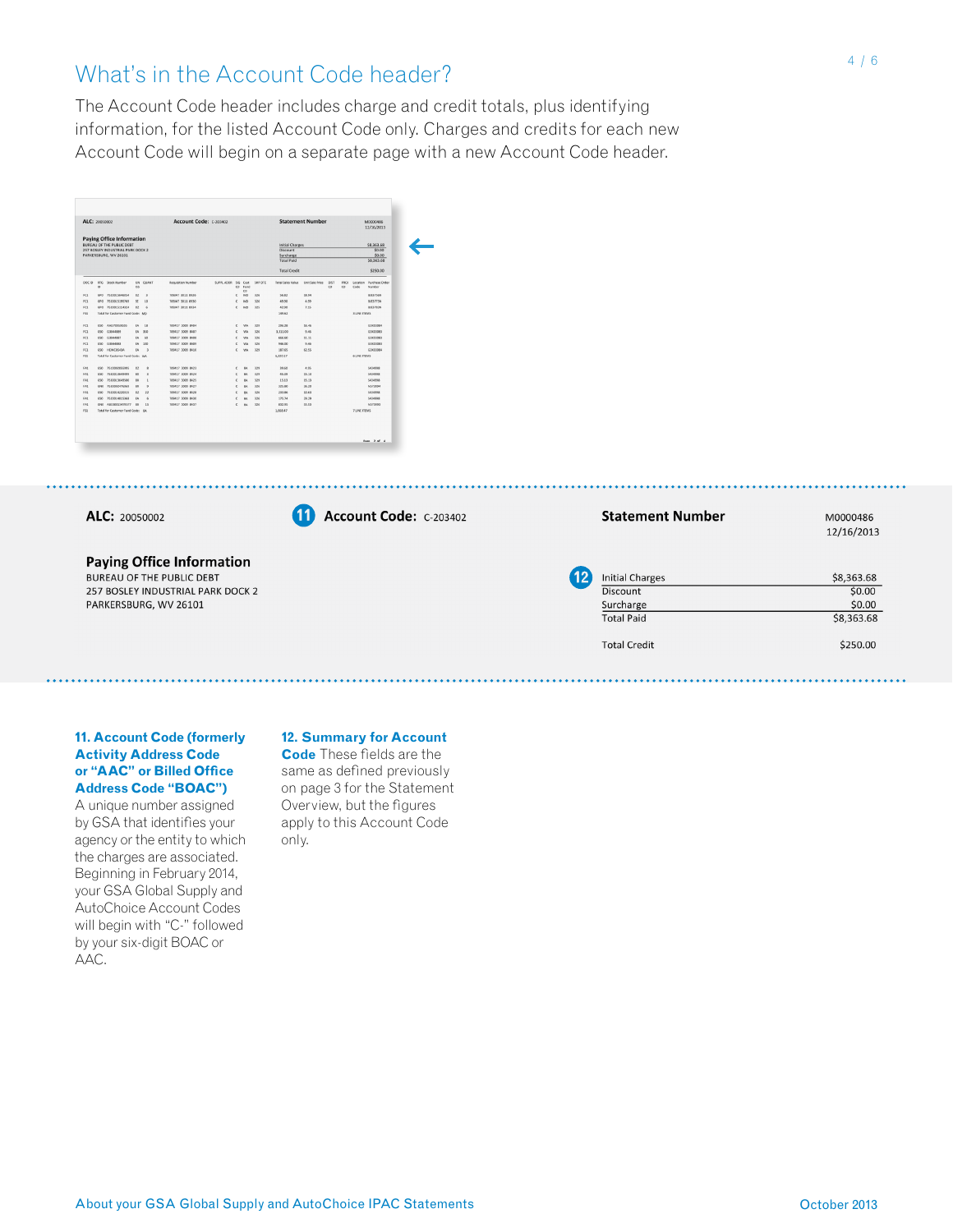## What's in the itemized charges section of your statement?

Charges and credits are separated by Account Code and split into subsections by Customer Fund Code. Subtotals are shown for each Customer Fund Code and each Account Code.

Each horizontal row in the itemized charges section includes reference information and billing details for one type of item. The reference information and billing details are shown below and on the following page.

| SUPPLADOR SIG Cust<br>SHP DTE<br>DOC ID<br><b>RTG</b> Stock Number<br>UN OUANT<br>Requisition Number<br>Tetal Sales Value<br>Unit Sale Price<br>DIST<br>PROJ<br>Location Purchase Order<br>ISS.<br>CD Fund<br>10<br>$\Omega$<br>CD<br>Code<br>Number<br>$\infty$<br>$\mathbf{c}$<br>51<br>45.22<br>45.22<br>03605025<br>fC1<br>GSO 85N62889<br><b>EA</b><br>709MT 3011 8921<br>329<br>$\mathbf{1}$<br>18.02<br>FC1<br>GSO DYM30320<br>$600 - 30$<br>709JAT 3011 8940<br>$C$ SF<br>329<br>180.20<br>225.42<br>FS1<br>Total for Customer Fund Code: SF<br>2 LINE ITEMS<br>8,363.68<br>Total for Account Code: C-203402 |          |
|----------------------------------------------------------------------------------------------------------------------------------------------------------------------------------------------------------------------------------------------------------------------------------------------------------------------------------------------------------------------------------------------------------------------------------------------------------------------------------------------------------------------------------------------------------------------------------------------------------------------|----------|
|                                                                                                                                                                                                                                                                                                                                                                                                                                                                                                                                                                                                                      |          |
|                                                                                                                                                                                                                                                                                                                                                                                                                                                                                                                                                                                                                      |          |
|                                                                                                                                                                                                                                                                                                                                                                                                                                                                                                                                                                                                                      | G3K05025 |
|                                                                                                                                                                                                                                                                                                                                                                                                                                                                                                                                                                                                                      |          |
|                                                                                                                                                                                                                                                                                                                                                                                                                                                                                                                                                                                                                      |          |
|                                                                                                                                                                                                                                                                                                                                                                                                                                                                                                                                                                                                                      |          |

## **13 14 15 16 17 18 19 20 21 22**

 $\overline{\mathsf{H}}$ DOC ID  $RTG$ **Stock Number QUANT ISS** FC1 GSO BSN62889 EA  $\overline{1}$ FC1 GSO DYM30320 10 BX FS1 Total for Customer Fund Code: SF Total for Account Code: C-203402

## **Requisition Number** 709JAT 3011 8921 709JAT 3011 8940

| SUPPL ADDR |     |                        | SHP DTE | <b>Total Sales Value</b> | Unit Sale Price | <b>DIST</b> | PROJ |                  | Purchase Order |
|------------|-----|------------------------|---------|--------------------------|-----------------|-------------|------|------------------|----------------|
|            | CD. | SIG Cust<br>Fund<br>CD |         |                          |                 | CD          | CD   | Location<br>Code | Number         |
|            | C   | <b>SF</b>              | 329     | 45.22                    | 45.22           |             |      |                  | G3K05025       |
|            | C   | <b>SF</b>              | 329     | 180.20                   | 18.02           |             |      |                  | G3K05025       |
|            |     |                        |         | 225.42                   |                 |             |      | 2 LINE ITEMS     |                |
|            |     |                        |         | 8,363.68                 |                 |             |      |                  |                |

### **13. Document Identification (Doc ID)**

indicates the type of order placed. For example, FA indicates a depot order, FC a non-stock direct delivery, FD a material return and FG a GSA Global Supply Customer Supply Center order.

### **14. Routing Identification (RTG ID)** indicates where

the order is routed from and identifies the GSA activity that directed the shipment.

**15. Stock Number** is a unique alphanumeric code that identifies the goods or services supplied.

### **16. Unit of Issue (UN ISS)**

indicates the units by which the goods or services are measured. Unit of Issue may vary. (For example, EA for each, DZ for dozen, BX for box).

**17. Quantity** indicates the number of units issued per detail billing line.

### **18. Requisition Number**

currently consists of three parts: the customer's Account Code (formerly BOAC or AAC), the Julian date of the order, and the serial number or last four

numbers of the Customer Supply Center (CSC) order number.

### **19. Supplementary Address (SUPPL ADDR)**

is designed to provide you with an additional location to which shipping, billing or status information may be directed. The Account Code (formerly BOAC or AAC) of the alternate organization or location may appear here.

### **20. Signal Code (SIG CD)**

This one-character code designates to GSA the "ship to" and "bill to" addresses for the requisition.

### **21. Customer Fund Code (formerly Fund Code "FND**

**CD")** This two-character code assigned by you indicates to GSA that funds are available to pay for the material ordered, and authorizes release.

**22. Ship Date** indicates the month, date and year the order was released for billing.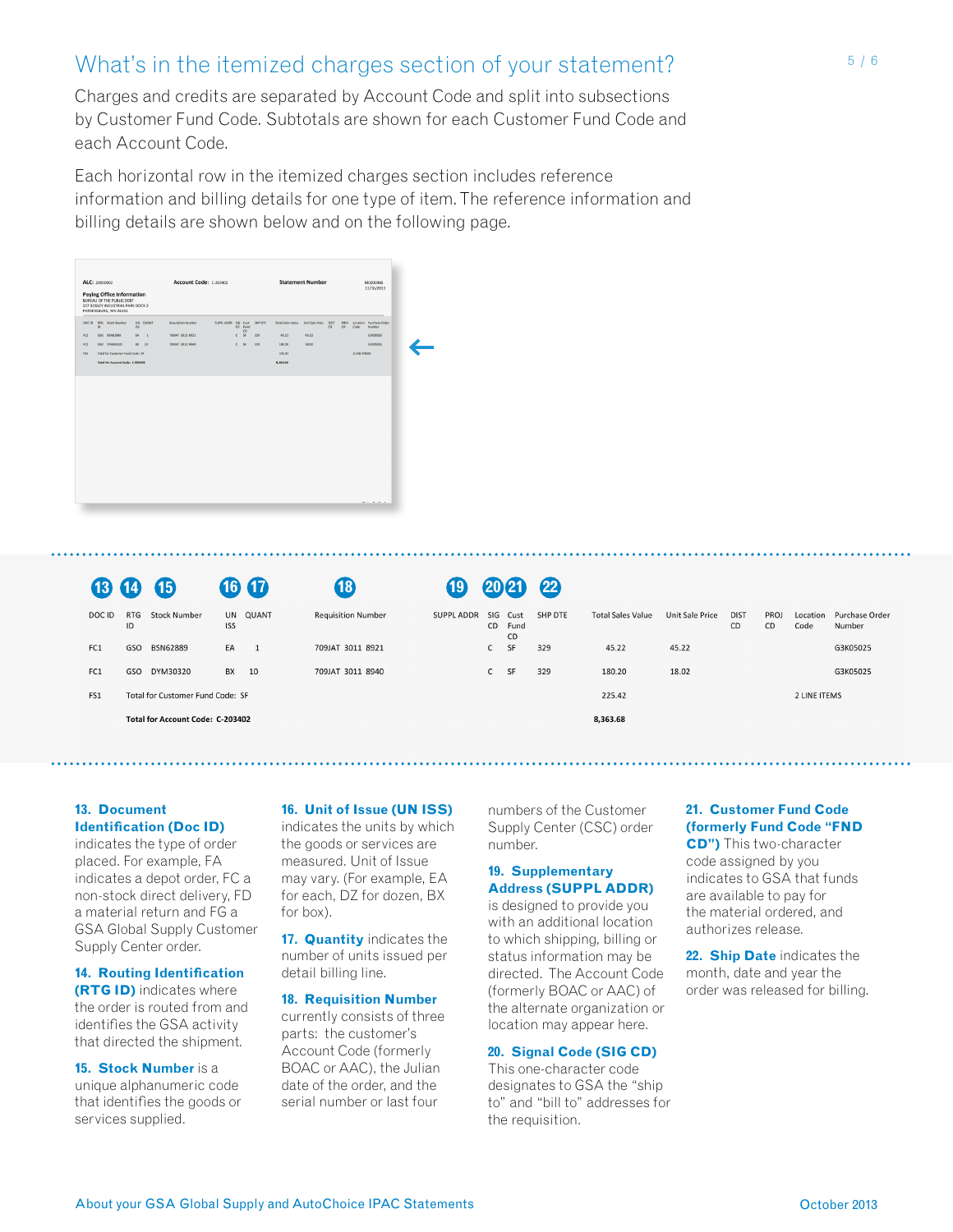|        |                  |                                  |            |               |                           |                   |              |              |         | $\left( 23\right)$       | 24                     | $\left 25\right $ | (26)       | 27                  | (28)                     |
|--------|------------------|----------------------------------|------------|---------------|---------------------------|-------------------|--------------|--------------|---------|--------------------------|------------------------|-------------------|------------|---------------------|--------------------------|
| DOC ID | <b>RTG</b><br>ID | <b>Stock Number</b>              | <b>ISS</b> | UN QUANT      | <b>Requisition Number</b> | <b>SUPPL ADDR</b> | SIG<br>CD.   | Cust<br>Fund | SHP DTE | <b>Total Sales Value</b> | <b>Unit Sale Price</b> | <b>DIST</b><br>CD | PROJ<br>CD | Location<br>Code    | Purchase Order<br>Number |
|        |                  |                                  |            |               |                           |                   |              | CD           |         |                          |                        |                   |            |                     |                          |
| FC1    | GSO              | BSN62889                         | EA         | $\frac{1}{2}$ | 709JAT 3011 8921          |                   | $\mathsf{C}$ | <b>SF</b>    | 329     | 45.22                    | 45.22                  |                   |            |                     | G3K05025                 |
| FC1    | GSO              | DYM30320                         | <b>BX</b>  | 10            | 709JAT 3011 8940          |                   | $\mathsf{C}$ | <b>SF</b>    | 329     | 180.20                   | 18.02                  |                   |            |                     | G3K05025                 |
| FS1    |                  | Total for Customer Fund Code: SF |            |               |                           |                   |              |              |         | 225.42                   |                        |                   |            | <b>2 LINE ITEMS</b> |                          |
|        |                  | Total for Account Code: C-203402 |            |               |                           |                   |              |              |         | 8,363.68                 |                        |                   |            |                     |                          |

### **23. Total Sales Value (formerly "Extended Sales**

**Value")** indicates the total value of the goods or services listed per detail line, based on quantity multiplied by the unit sales price.

**24. Unit Sale Price** indicates the charge per unit.

### **25. Distribution Code (DIST CD, formerly "Customer Distribution**

**Code")** This multi-use data field may be used to request that supply and shipment status reports be sent to another unit of your organization. To designate this, you must first notify GSA of the alternate addressee, and arrange for a 3-character code to be assigned.

### **26. Project Code (PROJ**

**CD)** This optional threecharacter entry is assigned by GSA at your request. It is used primarily by customers to identify requisitions and related documentation for special programs, exercises, projects, operations or other purposes.

### **27. Location Code (Location CD, formerly Store Number or "STR")**

In cases of Customer Supply Center (CSC) orders, this indicates the CSC store number and location that fulfilled the order.

### **28. Purchase Order Number**

This multipurpose line may be populated with the document number, such as a depot manifest number, from the agency requesting goods. It is populated with customer appropriation data, if supplied. Otherwise it is populated with the purchase order number.